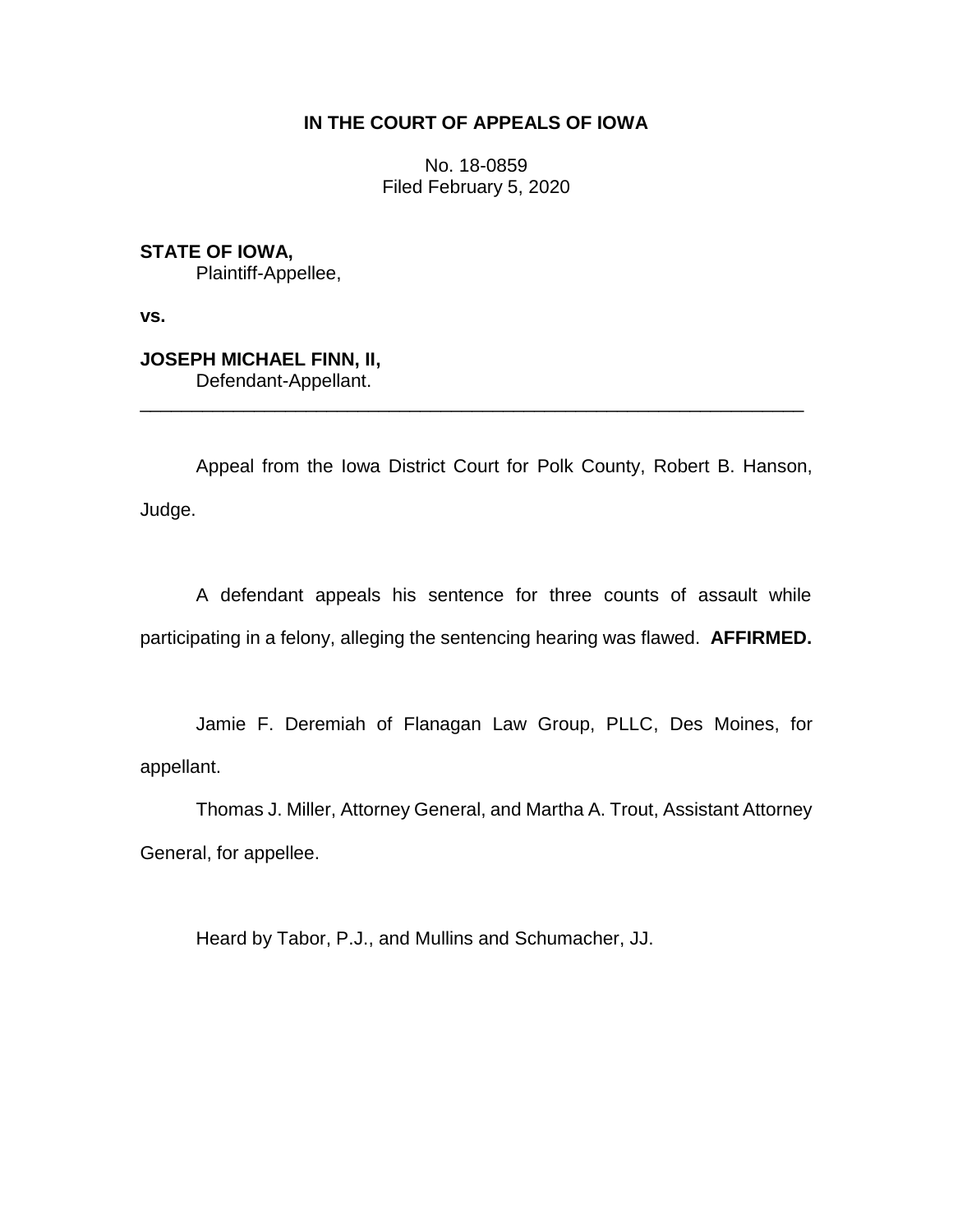### **SCHUMACHER, Judge.**

In the years following their parents' divorce, the four children of Joseph Finn (Joe) and Nicole Finn (Nicole) resided with their mother. However, Joe and Nicole shared parenting of the children. Three of the children, N.F., age sixteen, J.F., age fifteen, and M.F., age fourteen, were abused and neglected while imprisoned in a single, squalid bedroom in Nicole's home.

Joe and Nicole affixed a plywood board over the window in the children's bedroom. This did not allow for ventilation or egress. With Joe's knowledge, Nicole installed an alarm on the children's bedroom to prevent the children from leaving the room without her permission. Nicole regularly refused the children permission to leave the room, even to use the bathroom. This led to the children urinating and defecating on the floor of their shared bedroom. Joe removed the carpet from the room and installed linoleum flooring. Joe and Nicole removed all furniture from the room, including bedding, mattresses, and beds. The children had limited access to nutrition and developed bedsores from sleeping on the floor. Joe last saw the children approximately three weeks before N.F.'s death.

On October 24, 2016, emergency personnel were dispatched to Nicole's home after one of the children called 911 to report that N.F. was not breathing. Upon arrival, the responders found Nicole performing CPR on N.F. N.F. was unconscious. The details concerning her physical condition and the condition of the room where she was located are horrendous and need not be discussed for the purpose of this appeal. N.F. was taken to the hospital, where she died the next day due to emaciation and denial of critical care. Although she previously achieved a recorded weight of 120 pounds, her weight at her time of death was sixty-six

2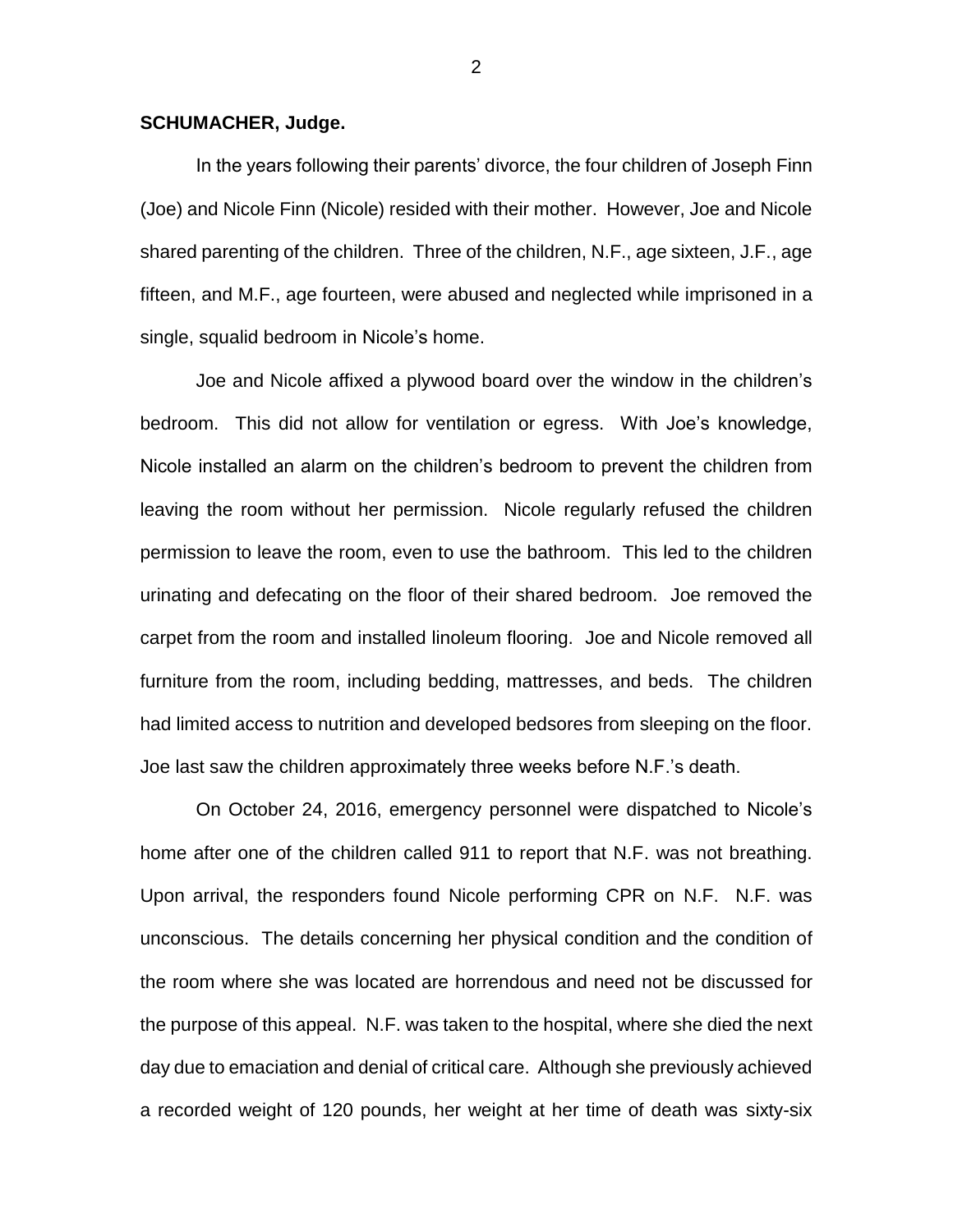pounds. J.F. and M.F. were transported to the hospital and treated for injuries that were deemed "serious." At the time of the medical examination, J.F. weighed 107 pounds and M.F. weighed seventy-five pounds. Both also exhibited injuries similar to bed sores.

Joe was charged with three counts of first-degree kidnapping, one count of child endangerment resulting in death, three counts of child endangerment causing serious injury, and three counts of neglect or abandonment of a dependent person. Nicole was charged with the same ten crimes, with an additional count of firstdegree murder. Joe and Nicole's trials were severed.

After a plea agreement was reached and the State amended the trial information, Joe pled guilty to three counts of assault while participating in a felony causing serious injury, all three forcible, class "C" felonies. The court accepted the plea on March 21, 2018, when Joe admitted his actions furthered the abuse of the children. He conceded knowledge that the children were confined, that they on multiple occasions relieved themselves in their shared room, and that they snuck out to solicit money and food from neighbors. He acknowledged that he should have known that Nicole was depriving them of food. He also acknowledged that the deprivation of such food led to the serious injury and death of N.F. and serious injury to the two other children. Joe did not file a motion in arrest of judgment. He does not attack the plea proceedings on appeal. Sentencing occurred on May 4, 2018.

At sentencing, J.F. and M.F. gave victim impact statements requesting leniency for their father. Defense counsel spoke on the defendant's behalf. The defendant exercised his right to allocution.

3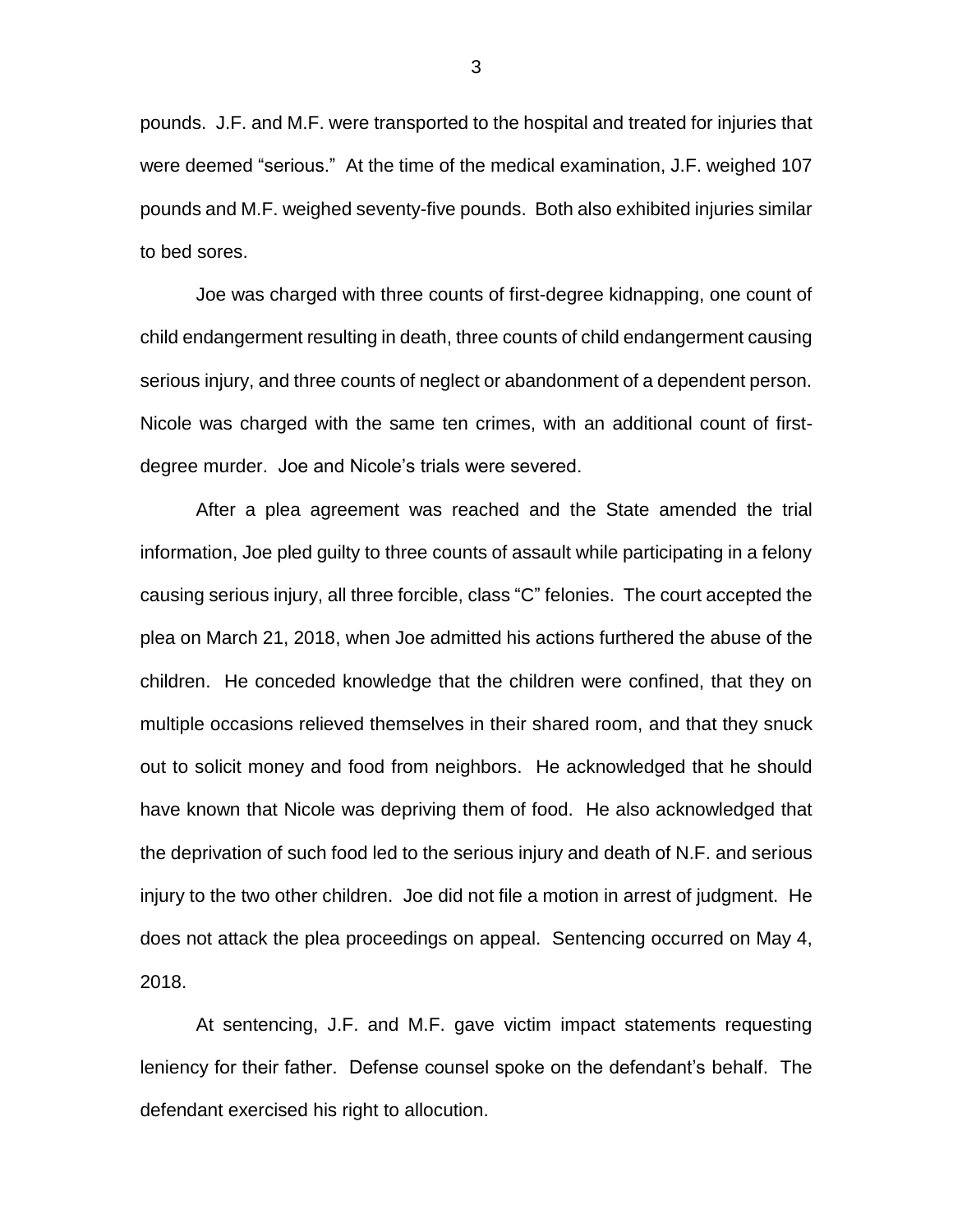Following the victim impact statements, statements of counsel, and the defendant's allocution, the court sentenced Joe to three ten-year sentences to run consecutively. The court stated its reasons for the sentence on the record. The court indicated that it had prepared its remarks in advance of the sentencing hearing. The court also compared the defendant's conduct to the inaction of bystanders during the Holocaust and the Rohingya conflict in Myanmar. The defendant appeals alleging the court's two statements to be improper.

#### **Standard of Review**

We review a district court's sentencing decision for abuse of discretion. *State v. Hill*, 878 N.W.2d 269, 272 (Iowa 2016). "A district court abuses its discretion when it exercises its discretion on grounds clearly untenable or to an extent clearly unreasonable." *State v. Wickes*, 910 N.W.2d 554, 564 (Iowa 2018). **Discussion**

On appeal, the defendant raises two arguments. First, he argues the district court abused its discretion by determining his sentence prior to the presentation of victim impact statements and the defendant's exercise of the right of allocution. Second, he asserts that the court's references to Myanmar and the Holocaust amount to reliance on unproven conduct. We disagree with both arguments.

#### **I. Sentencing Reasons**

Iowa Rule of Criminal Procedure 2.23(3)(d) provides that prior to the rendition of judgment, "counsel for the defendant, and the defendant personally, shall be allowed to address the court where either wishes to make a statement in mitigation of punishment." This right is known as the "right of allocution," and the denial of this right will result in a sentence being vacated. *State v. Lumadue*, 622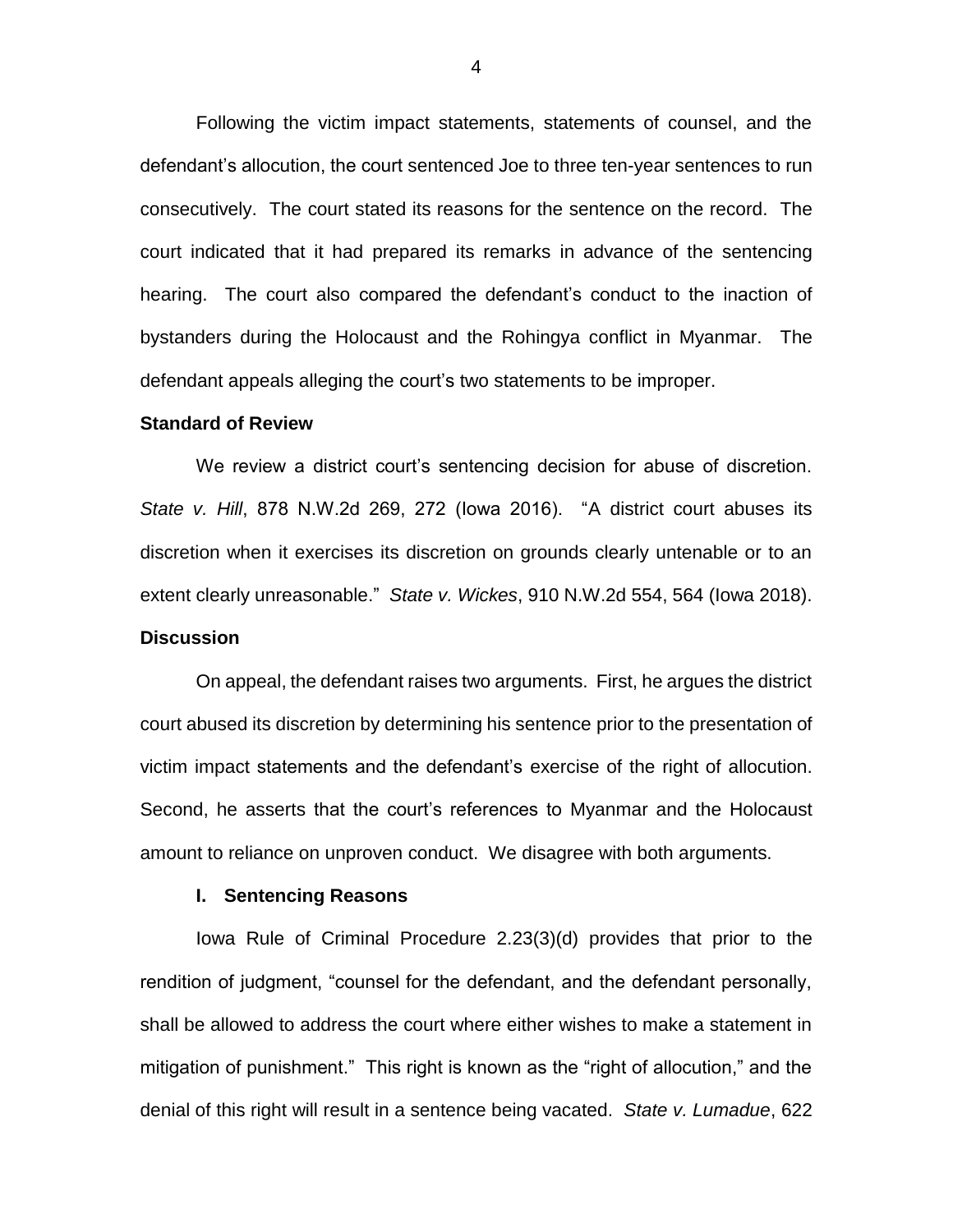N.W.2d 302, 304 (Iowa 2001); *State v. Craig*, 562 N.W.2d 633, 637 (Iowa 1997). In addition to offering a defendant his right of allocution, prior to imposing sentence, the court must receive and examine "all pertinent information, including . . . victim impact statements." Iowa Code § 901.5 (2018).

The defendant, his attorney, and two of the defendant's children spoke in mitigation of the sentence prior to the court's imposition of the sentence. However, the defendant argues that by preparing remarks before the sentencing hearing, the court denied his right to allocution and "drained" the weight of the victim impact statements. We disagree.

First, we consider the court's statement that it prepared remarks in advance of the sentencing hearing. The court said, "Mr. Finn, I have prepared my remarks here today, which is something I have never done in sixteen years as a judge. I prepared those remarks because there are a number of things that I want to say, and I want to make sure that I don't omit them." When read out of context, this statement could lead to a conclusion that the court had made up its mind prior to the hearing. However, the court made clear that was not the case. The court recited,

So, Mr. Finn, we are now at the point in the proceedings where I have to do my part, and that means to adjudicate this case and to impose the sentence. *So I am taking into account all of the information that I have available to me through the court file, through your statements, through the statements of counsel here, through the PSI, through these sad, sad pictures that constitute State's Exhibits 1 through 4.* 

*But I've been listening to you as you exercised your right to allocution, and I'm disappointed in you*. After your plea I was willing to agree with you and your attorney that you accepted responsibility and that you held yourself accountable.

. . .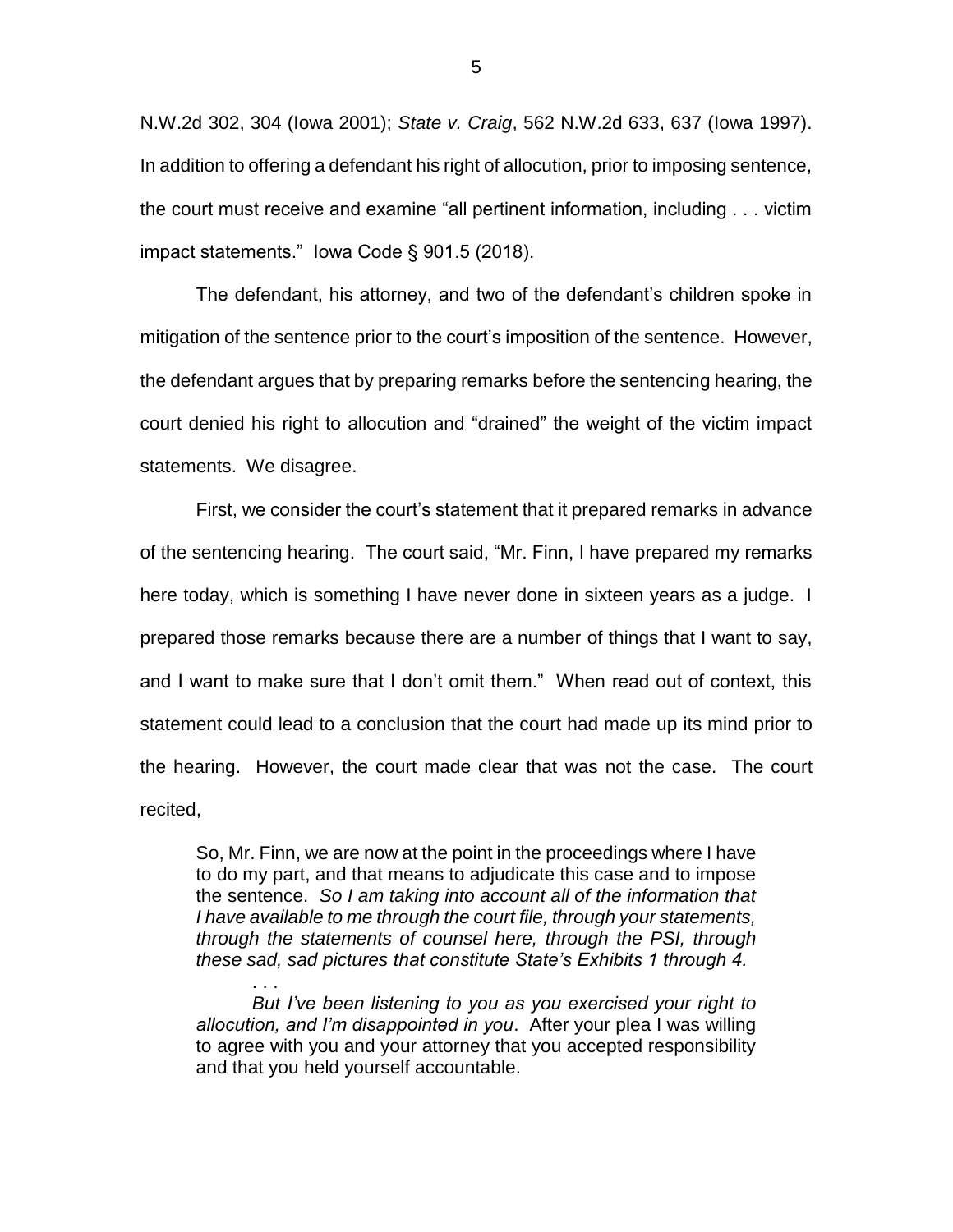*But now after listening to you, I'm not so sure*. I think you're wallowing in self-pity. I think you're a bit of a manipulator vourself. consciously or subconsciously.

(Emphasis added). These remarks demonstrate that the court properly considered the evidence presented at the sentencing hearing prior to rendering sentence. Furthermore, the court explained that it took the matter of sentencing under consideration only after the allocution statement:

You were afforded your right to allocution. You exercised that right. *Once you concluded your exercise of that right, I took the matter under consideration, and now I'm making my decision*. I'm adjudicating you guilty to each of these crimes. I'm sentencing you to an indeterminate term of ten years for each one of them. I'm running each of those terms consecutive to one another, for an effective term not to exceed thirty years.

(Emphasis added).

Given the above statements, we disagree that the sentencing court abused its discretion. There was no defect in the sentencing procedure, as the court considered "all pertinent information" prior to imposing sentence. Iowa Code § 901.5. It is evident the court carefully prepared for the sentencing hearing. However, the record does not show that the court had determined the sentence prior to the presentation of victim impact statements and the defendant's allocution.

## **II. Consideration of Unproven Conduct**

The defendant next argues that the sentencing court's bystander-inaction analogy shows it relied on unproven crimes or conduct. The sentencing court compared the defendant's conduct to bystander inaction during war crimes, and the defendant draws parallels from the underlying facts of the analogy to conclude that the court relied on facts not in evidence. We reject this argument.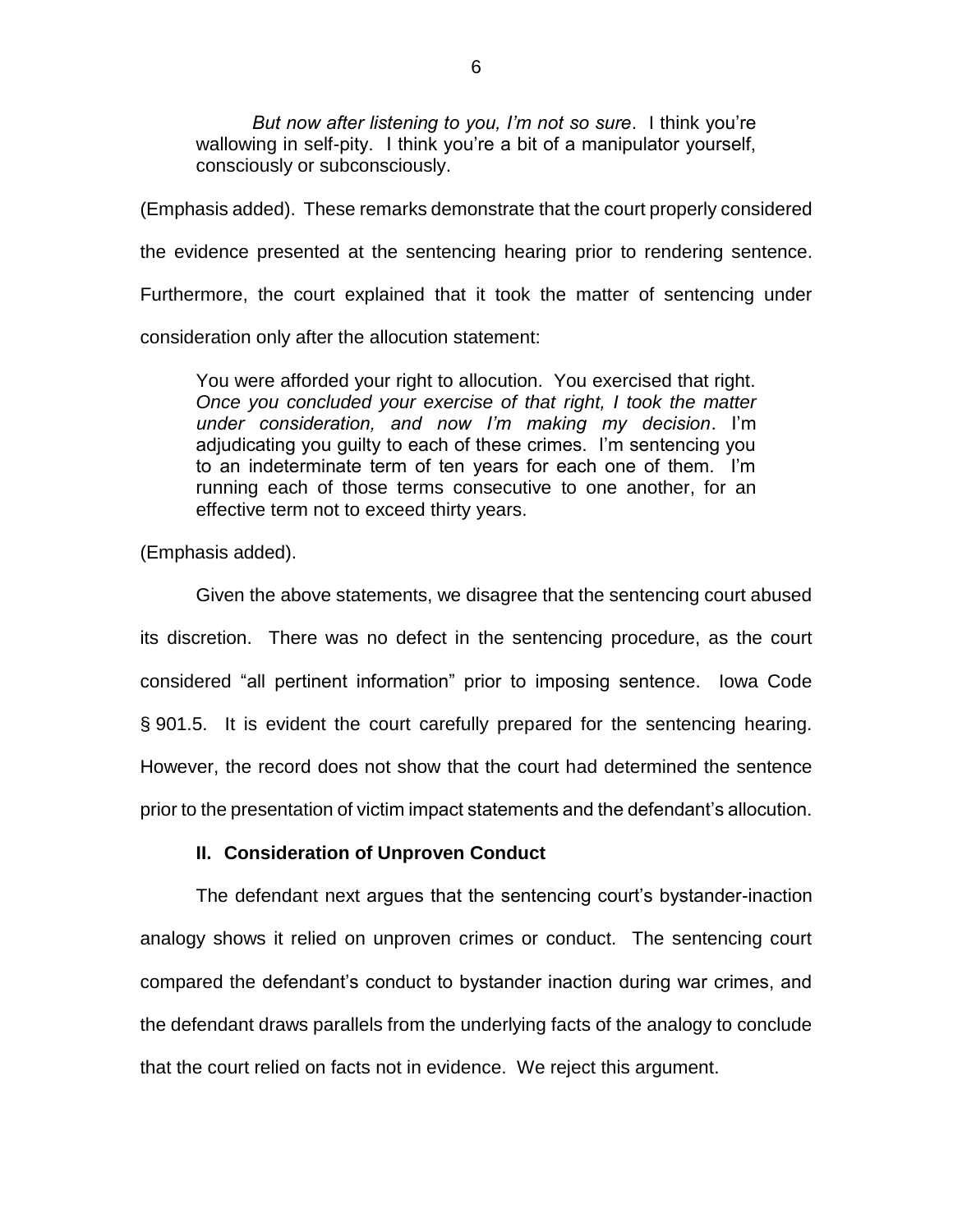"A district court may not consider an unproven or unprosecuted offense when sentencing a defendant unless (1) the facts before the court show the defendant committed the offense, or (2) the defendant admits it." *State v. Jose*, 636 N.W.2d 38, 41 (Iowa 2001). We find that the court below did not consider unproven or unprosecuted offenses when sentencing the defendant.

An examination of this argument reveals its flaw. Joe was charged with and pleaded guilty to serious crimes concerning the abuse of his children. The record reflects, and Joe admitted, that he knew or should have known about Nicole's abuse of the children. He enabled and at times assisted in the perpetration of abuse and neglect. The trial court drew a sharp and vivid analogy to this conduct:

Mr. Finn, what happened here and what you were complicit in is, at the same time, heartbreaking and appalling. What you did or, maybe better put, what you failed to do, Mr. Finn, is, in a microcosm, what an entire nation of people did in the '30s and '40s, and they called it the Holocaust, what an entire nation of people are doing at this moment in the country Myanmar; that is, looking the other way when an atrocity is being committed, no worse than what all those millions of people did, but certainly no better.

The defendant asserts that, "[t]his comparison required the court to believe that Joe knew Nicole was purposefully abusing the children and that he consciously did nothing about it." He lays out facts tending to show manipulation by his ex-wife and that he did not purposefully engage in the harmful conduct. As previously noted, Joe does not argue the plea proceeding was flawed. He makes this argument solely as to sentencing.

The defendant relies on three cases for support, each of which makes clear that we must reject the defendant's approach. Each decision cited by the defendant vacated a defendant's sentence because of a trial court's improper